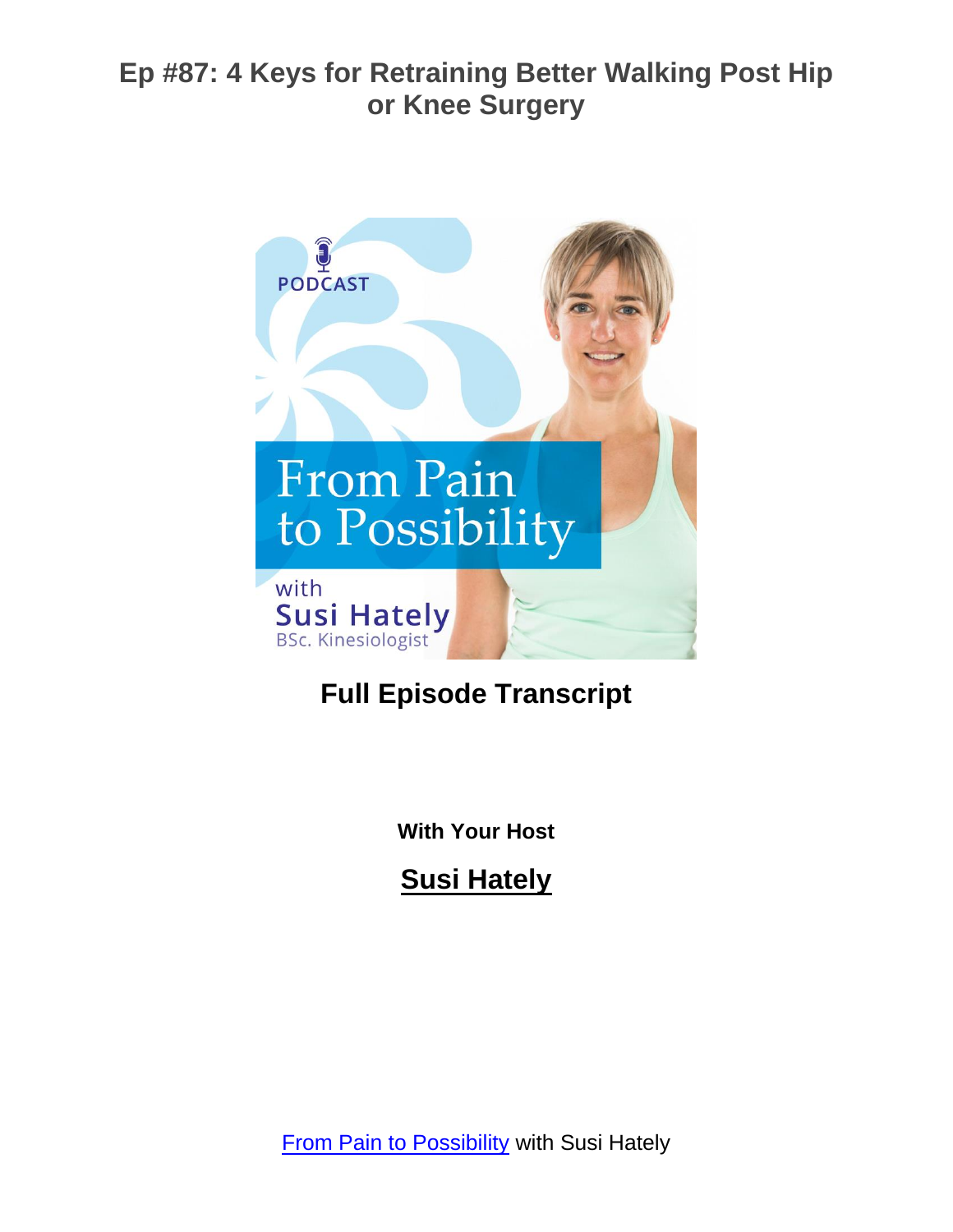**Male Announcer:** You're listening to *From Pain to Possibility* with Susi Hately. You will hear Susi's best ideas on how to reduce or even eradicate your pain and learn how to listen to your body when it whispers so you don't have to hear it scream. And now here's your host, Susi Hately.

With this episode I'm digging into reducing limping post hip and knee surgery. I'll be sharing with you the four key arenas that I focus on to help people retrain their walking patterns. It's such an important topic because prior to surgery it's not uncommon at all, obviously, to have a limp due to the arthritic and joint damage creating the structural issues that are leading to the surgery.

But also all of the compensatory patterns. How the neuromuscular patterns have become more and more inefficient, obviously, because as human beings we're really good with getting on with things and compensating on top of compensating, on top of compensating. It has served someone prior to surgery in order to get on with life, but then after surgery these are arenas that need to be retrained.

What's interesting about this is that a lot of people don't realize that. They have this belief, some of them, where when they get a new hip or a new knee a bunch of that neuromuscular patterning is just going to change because the structural issues have essentially gone away. But that's not the case. There needs to be movement retraining.

Neuromuscular patterns need to change in order for better walking to ensue. And we, as therapeutic yoga professionals, as therapeutic movement professionals can have a huge impact on someone's ability to walk and reduce their limp though this knowledge of understanding neuromuscular re-patterning.

Now, the timing though of where we fit in is really, really, really important. So to give some context, here is a brief overview of what happens in the first three months post-surgery. When someone completes surgery there is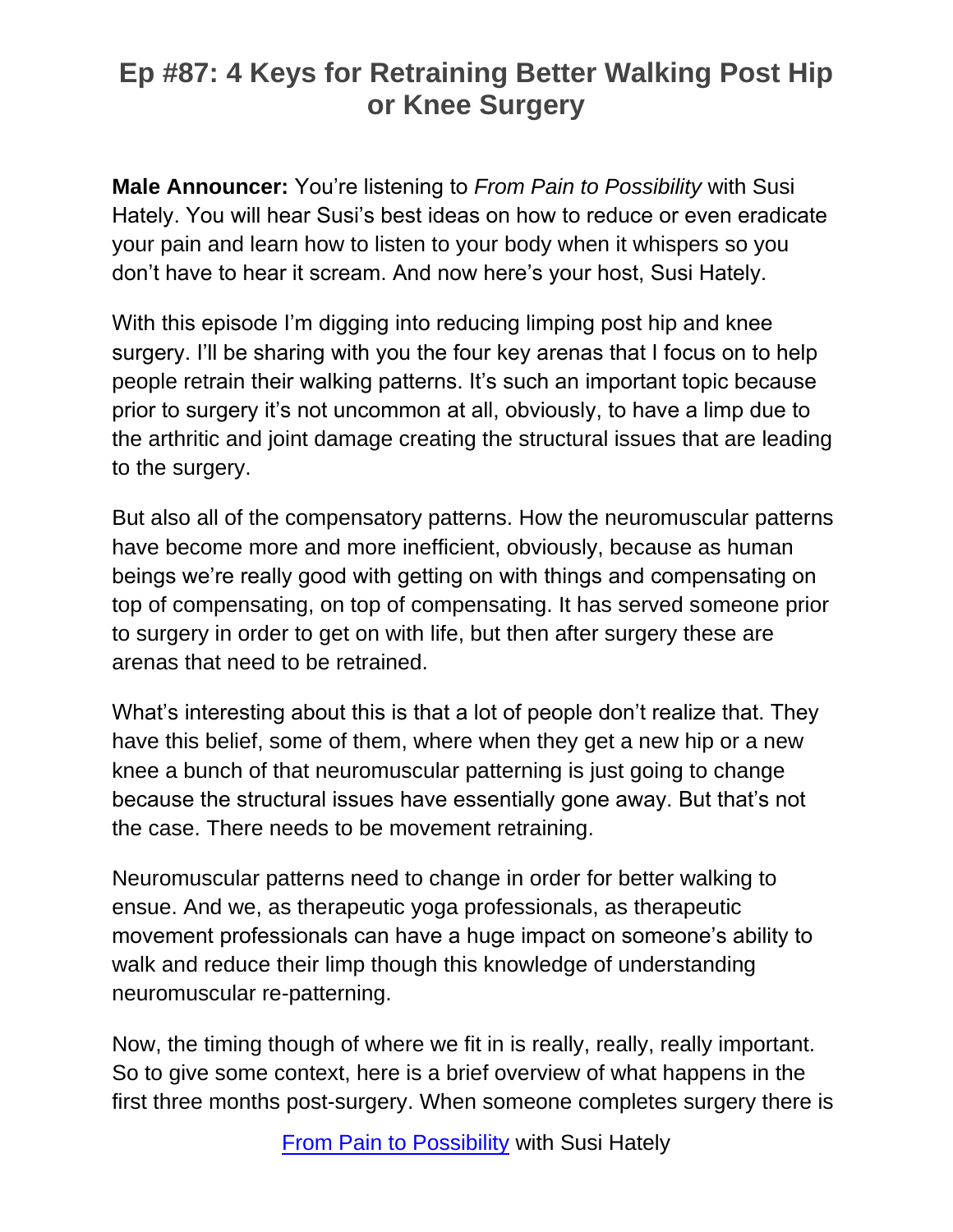a structured process over three months that begins with pain control and monitoring any infection and decreasing swelling and other healing processes.

Then in months two and three the medical team that's supporting the client is supporting them with movement control and strengthening. In this time frame loading the joint does not happen through much range of motion, and truly can't. Not without significant rules since the wrong movement can be really, really, really detrimental.

In that three month period there will be some focus on walking retraining. And still it's very common for clients to show up with somewhat of a limp remaining when they arrive at our doorstep or on our Zoom room.

Now, before I get into the four keys, I want to emphasize that when I speak about limping for this episode I'm referring to neuromuscular patterning. I'm not talking about skeletal leg length discrepancies, so where one leg bone is less or more than the other leg bone.

I'm speaking specifically about functional issues inside of this episode where we can work with movement retraining, movement patterns, myofascial patterning. And when we shift those up we can improve that walking ability and capacity. We'll get into some structural leg length issues down the road.

So in this context our role as therapeutic yoga, therapeutic movement practitioner really begins when the client shows up post three months after they've been given the okay to load the joint through these bigger ranges of motion and more complex ranges of motion. When considering walking as a functional pattern, it is a massive topic. Whole PhDs focus on it.

I remember being in university doing my kinesiology degree and flipping through pages and pages of stills of gait patterning and thinking, oh my God, I'm never ever going to be focused on walking. This is just a massive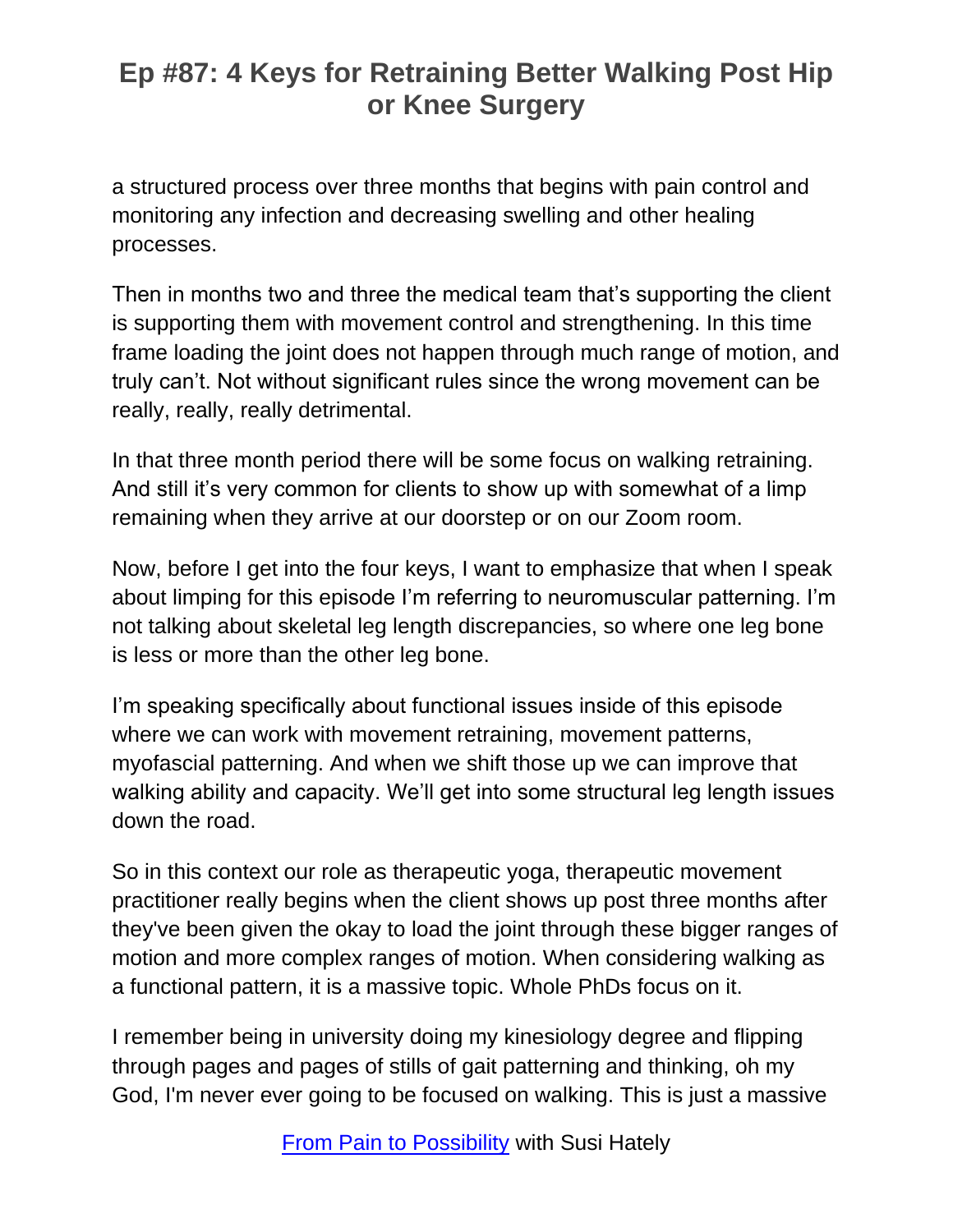topic. And yet, interestingly enough it's been almost 30 years that I've been helping people therapeutically reduce their pain and improve their walking.

And over the years, what I've been able to do is distill down all that complexity into four key focus areas to help someone improve their ability to walk. How I'm going to describe these four areas is not in terms of muscles. Yes, I will drip in and sprinkle in names of muscles as I describe some of these, but in terms of headlines for each key area I'm speaking more about segments.

I really love to look at the body, and the body mind for that matter, as a whole relationship. How the parts are in relationship, much like an analogue watch if you think about those gears alternate and being related to each other. So I like to focus on the segments because we can see the segments. We can see the relationship of the segments. We can see compensatory patterning really, really easily.

And when we can help with that compensatory patterning, the muscles tend to fall into place. However, we can make a deduction that a certain muscle is weak, or is strong, or is too strong, or is overpowering and we can focus in on that. But I just haven't found coming at it from a solely muscular perspective provides as quick of a result as when I focus on a segmental perspective.

So without further ado, here are the four key areas that I find to be super helpful in helping someone reduce their limp, improve their walking mechanics, and not only their mechanics, but also their ability to walk further and faster.

The first one is that the pelvis is a platform. I like to begin with this idea of the pelvis as a platform because it's through the pelvis that the leg bone swings. It's through this platform that the leg swings back and forth. Without steadiness, balance, stability through that pelvis, that leg bone is not going to swing really well.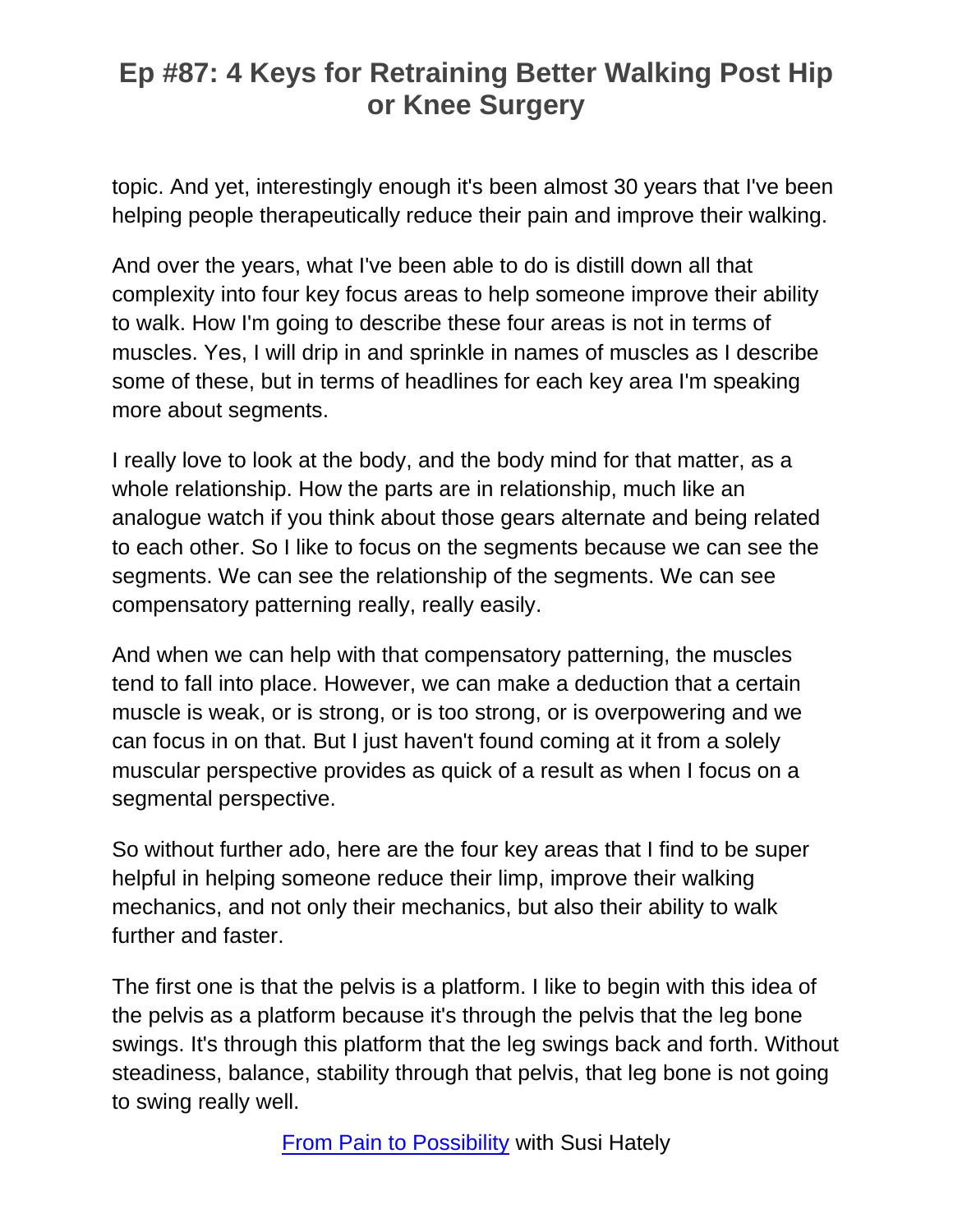Now, let's go further down the chain. If that leg bone is not swinging well, how the heel places or where the foot is placed, that starts to get impacted. So starting with the pelvis being the platform, and supporting that pelvis to be steady, and stable, and balanced can be very, very important. And when I say that I'm also including SI joint stability. If the pelvis is not steady, if the pelvis is not balanced, that leg will not move as far as it could. So we need to keep that in mind, the pelvis being the platform.

The next one builds off of number one, the leg needs support. So the leg bone moves in the sagittal plane, it moves into flexion and extension as it moves through the platform of the pelvis. And while the sagittal plane is the driving primary plane through which that leg bone is moving, in order to move through that efficiently the musculature around that leg bone in the transverse and in the frontal planes needs to be functional as well. So there needs to be transverse and frontal support to help that leg bone move through the sagittal plane.

Now, what's interesting is that how those muscles function to support how the leg bone moves in the socket also support that pelvis being a platform. So there's a relationship between the pelvis being the platform and the leg bone swinging in the pelvis.

We can look at the pelvis and zoom in on the pelvis, we can then zoom out a little bit, see how that leg bone and pelvis move in relationship to each other. We can zoom in on the leg and the structures in and around that leg or the femur. And then we can zoom back out again and see the relationships between the pelvis and the leg. So we start to see these relationships between these segments.

So the next one, the kinetic chain, is also going to make a lot of sense. The kinetic chain runs between the spine, through the pelvis, down the leg to the heel. And how that kinetic chain functions is going to be dependent on what goes on through that leg and through the pelvis where that foot is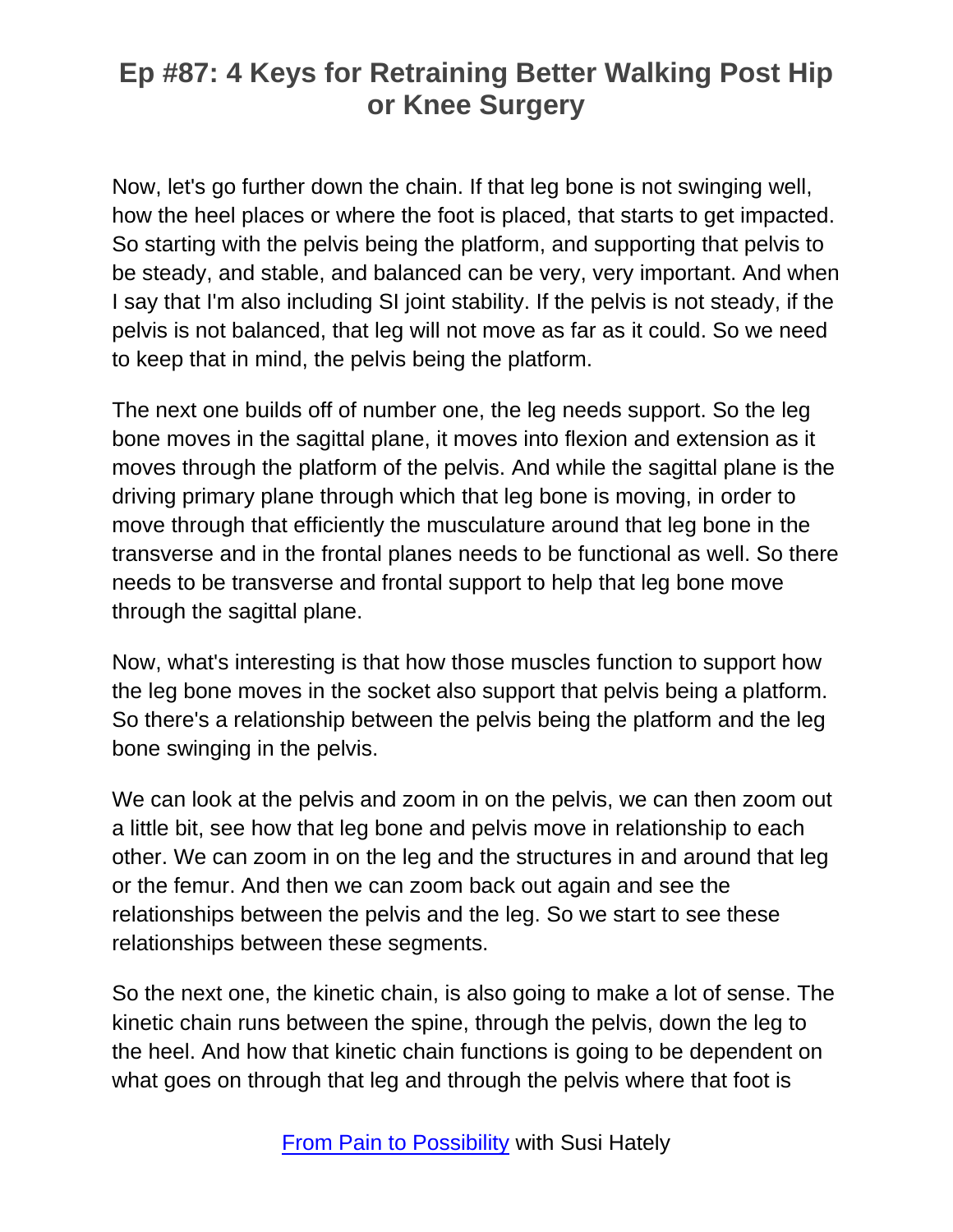placed. But also the function of that foot is going to have an impact on how that whole kinetic chain works.

So if the foot doesn't have good function, our ability to absorb ground reaction force through the foot, and then in turn through the leg, is going to be impacted. So the ability of that foot to actually work, so the mobility, the suppleness, the ability for it to ground, that becomes very important in the whole context.

So again, we can zoom in on the foot. We can zoom in on how the foot functions, and then zoom out and see the greater whole between the foot, the leg swing, and the platform of the pelvis.

The fourth one, which is surprising for some, is the rotation of the torso. This relationship between the pelvis and the ribcage where the obliques are the engine of rotation, are the engine of the twist. Lots of people forget about spinal movement in walking.

And a great way to understand this is to think about a running race. And if you've ever had the opportunity to be at the end of a race where you see the faster runners run through and it's like wow, they float they just are like gazelles moving along. And then you are waiting for more of the people near the end of the pack and you'll see them shuffling their feet, they're slumping.

They don't have a lot of movement of that leg bone moving in the platform of the pelvis. They don't have much rotation anymore between their ribs and their pelvis, they're slumped. There's not much fluidity, there's certainly not floating, it's more of a shuffle.

When I can help people improve that capacity of rotation between the ribs and the pelvis, we generate more energy, more efficiency through that whole kinetic chain. So again, we can zoom in on the pelvis. We can zoom in on how that leg bone moves in its sagittal plane through that socket.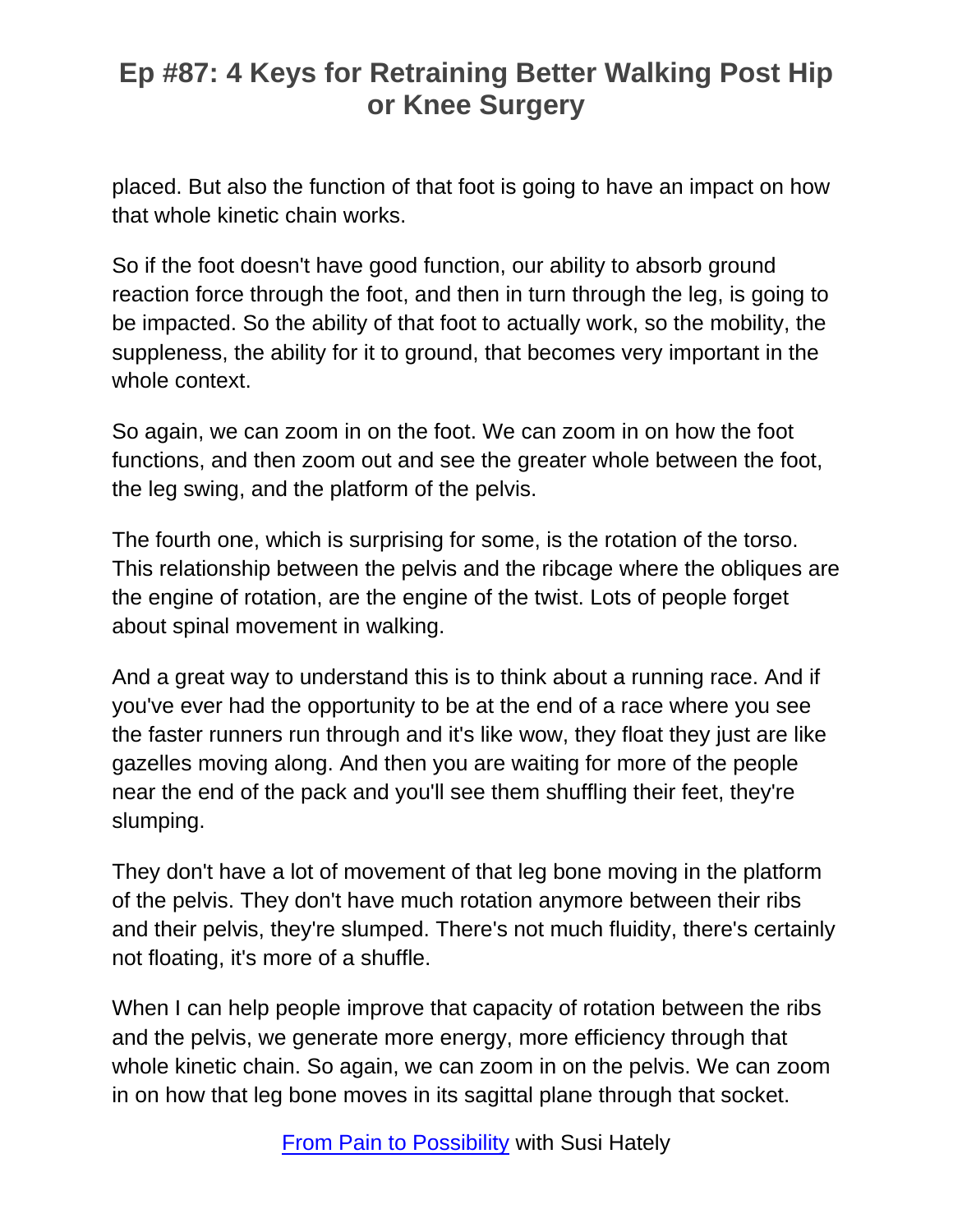We can zoom in on that foot placement. We can see through the whole kinetic chain.

And I didn't mention the knee on purpose, because the knee really is the midway point between that foot and the hip. So that knee, zooming in on the knee, then zooming out, seeing the relationship between that pelvis, the leg bone, the foot, how that impacts the knee, and then that torso and its ability to rotate.

Now, some of you might be wondering, well, where do the arm movements fit in? Certainly, those are important. And you're right, they are. What I have found though, is that when I'm working with these four key areas I'm ultimately bringing in arm movements to the picture. So the arms naturally improve by way of improving all of these four individually and in relationship to the other.

So where does that then take us? Well, when we're considering where to begin or how to work with a client, what becomes important first off, is who shows up? Who is the human being that's showing up? What is their interest? What are their goals? What are their outcomes? And where is their body at? Where's their brain at? Where's their mind at? How are they thinking about all of these things?

We can't talk about movement without talking about all of those things. Once you have answers, or responses, or an understanding of those things and you begin to look at how the person is moving, then you can start to figure out where to begin with that person.

Now, you might be wondering, well, certainly there is the same place you begin with the person all of the time. Well that depends. It depends on if they can get to the floor, if they are allowed to get to the floor, or if they are staying on a bed, or if we need to keep them in sitting. It all depends on what's actually going on.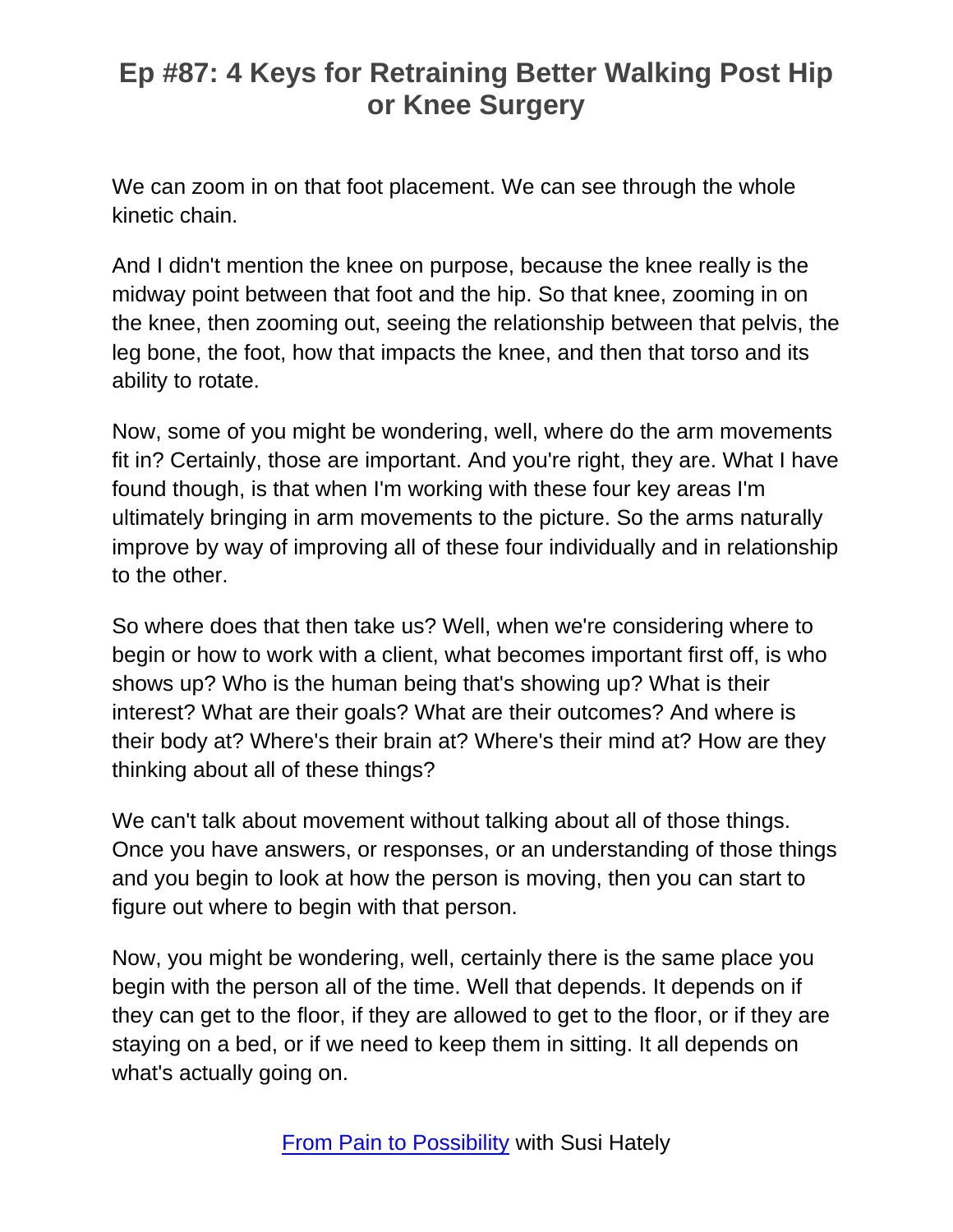There is a tendency, I will say, for me to begin at the largest joints first. There is a tendency for me to begin where that leg bone fits into the pelvis because it covers off so many of those four points. When I can help that large joint, that leg bone in the hip socket move better I am covering a whole lot of issues around support, around coordination, smoothness, steadiness, and balance.

I'm giving a chance to help that person improve their awareness and their connection. And while they're doing that I can help bring their awareness to their feet and their feet placement. I tend to like the cueing of feeling the three points on the bottom of your foot; center of the heel, ball of your foot, and base of your pinky toe. So that whether you're standing or whether you just have your feet on the floor and you're on your back, you can feel those three points like a tripod.

Those three points also correspond to the arches of the feet. So when we can feel those and just notice where our placement is, not necessarily fixing it. But just notice where that placement is in relationship to how those leg bones are moving in the pelvis, that can be a really interesting starting point.

And as I mentioned previously, I might not start there if that is not a place where we can start, whether there's an issue for laying on someone's back, or coming down to the floor, or the ability to lay on something higher is not available. Then, instead, I might start in standing or I might start in sitting, and maybe begin more with the rotation element of the torso. Or, again, depending on how the person is showing up I might begin with breathing, or awareness, or mindfulness.

But the idea here is that you really can begin anywhere because all of them relate to the other. As you are working and you zoom in to a part and then you zoom out, you start to see the relationship of the parts to the whole and the whole to the parts. You begin to see how each of them are impacting